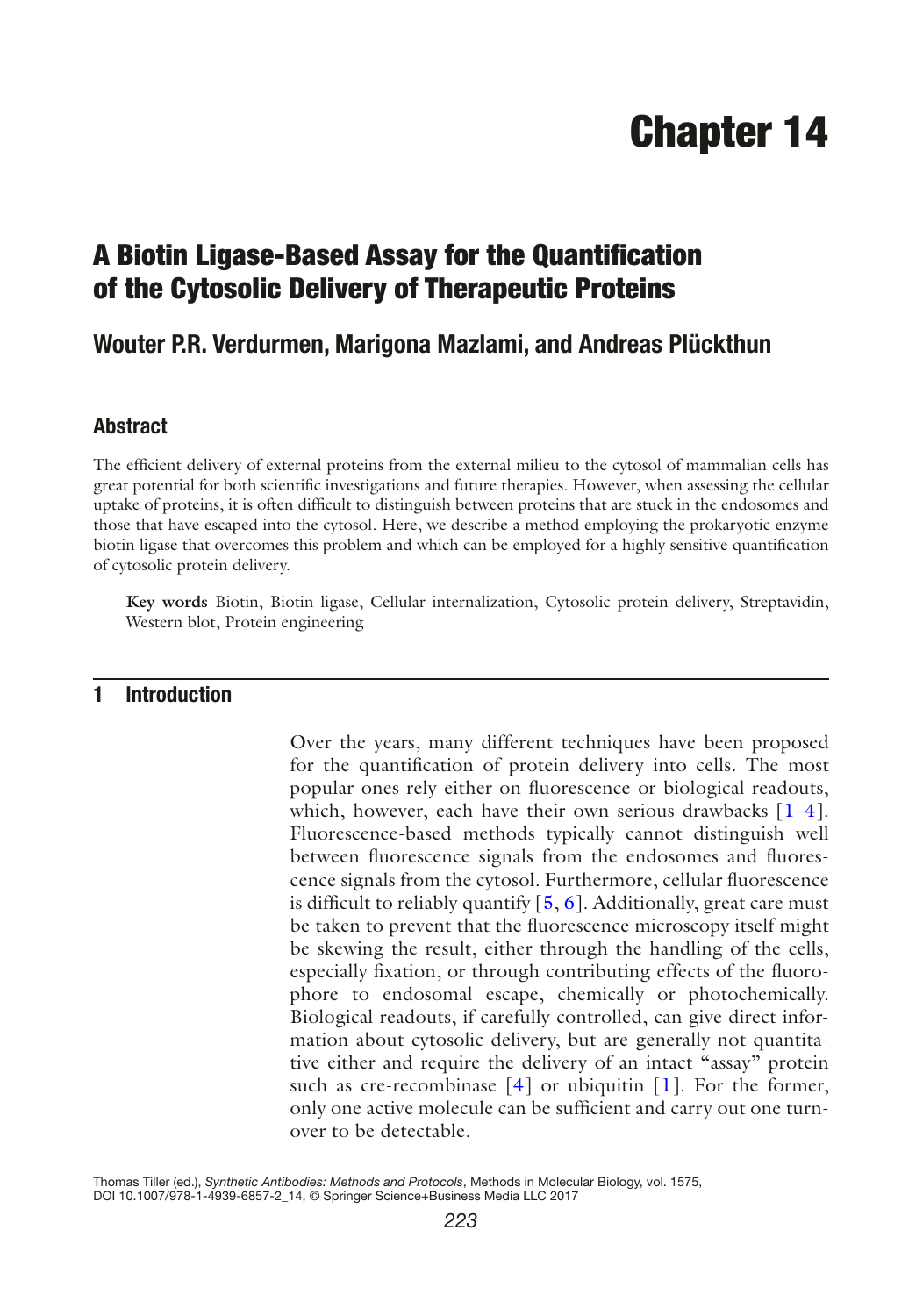<span id="page-1-0"></span>

**Fig. 1** Principle of the biotin ligase assay. The avi tag fused to a cargo protein gets biotinylated exclusively in the cytosol via an overexpressed bacterial biotin ligase. The biotinylated fraction of the cargo protein represents the fraction that has reached the cytosol. Additionally, the HA tag on the cargo protein remains unchanged during the internalization process and its presence in cell lysates thus reflects total cellular internalization (endosomes or cytosol)

To obtain reliable quantitative information on cytosolic protein delivery, we developed an assay that relies on the cytosolic overexpression of the prokaryotic enzyme biotin ligase and the fusion of a short peptide tag to a cargo protein (Fig. [1](#page-1-0)) [[7](#page-13-4)]. While all cells express biotin ligases, only the bacterial enzyme BirA biotinylates a peptide of 15 amino acids, referred to as the avi tag, with a very high efficiency, and has no known mammalian targets  $[8, 9]$  $[8, 9]$  $[8, 9]$  $[8, 9]$ , and conversely, the avi tag is not a substrate of the mammalian enzymes. The assay is applicable to *any* protein and functions by incubating cargo proteins with cells that stably overexpress biotin ligase in the cytosol. The assay thus measures whether the substrate has reached the enzyme.

After the desired incubation time, cells are lysed under harsh conditions immediately, thus avoiding the potential occurrence of biotinylation events after lysis. Lysates are then analyzed by western blotting and probed for the presence of a cargo protein modified with biotin, using fluorescently labeled streptavidin. In parallel, the lysates are probed for the presence of an HA tag, also fused to the cargo protein, which does not get modified during or after transport and thus reflects the total amount of internalized protein. (We refer to "internalized" as the sum of protein in endosomes and the cytosol; in contradistinction to "cytosolic".)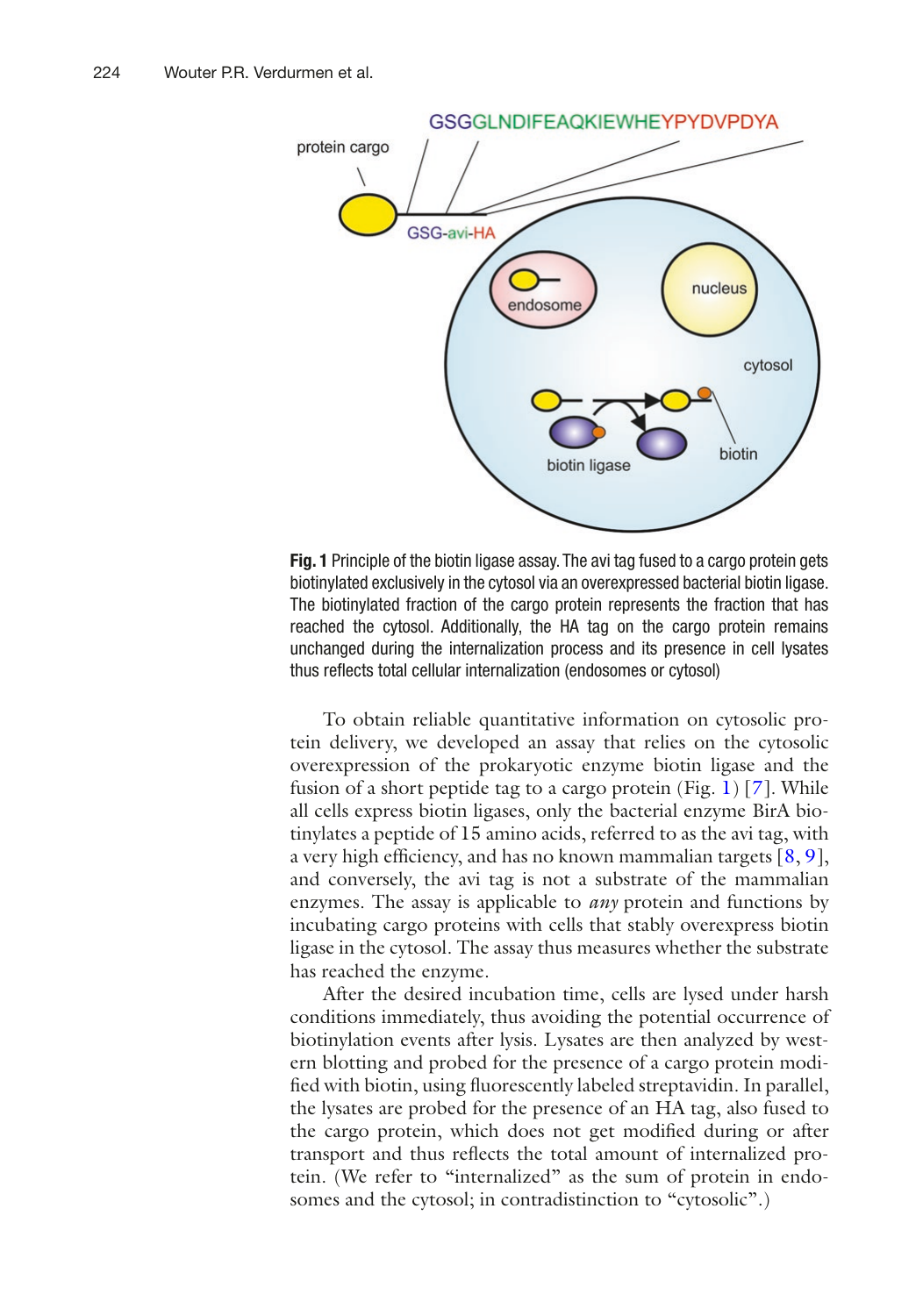Important controls that are performed in every single assay ensure that the biotinylation of cytosolically localized proteins is complete and that there is no detectable biotinylation after cell lysis. The biotin and HA-derived bands of the protein of interest on the western blots thus separately identify the cytosolic fraction and the total internalized fraction (Fig. [2](#page-2-0)). The method is highly sensitive, as low nanomolar cytosolic concentrations of delivered proteins can still be reliably quantitated.

Three key features enable the highly sensitive absolute quantitation that can be achieved: first, the exceptionally strong affinity between biotin and streptavidin, reported to be 10−15 M [[10,](#page-13-7) [11](#page-13-8)]; second, the broad linear correlation between the amount of protein present and the signal intensity when using a fluorescence scanner [\[7](#page-13-4)], in contrast to detection systems that rely on an enzymatic signal amplification, which are generally less suitable for absolute quantification purposes; third, the SDS-PAGE-based separation of the biotinylated protein of interest from the very low

<span id="page-2-0"></span>

**Fig. 2** Schematic representation of the most important steps of the biotin ligase assay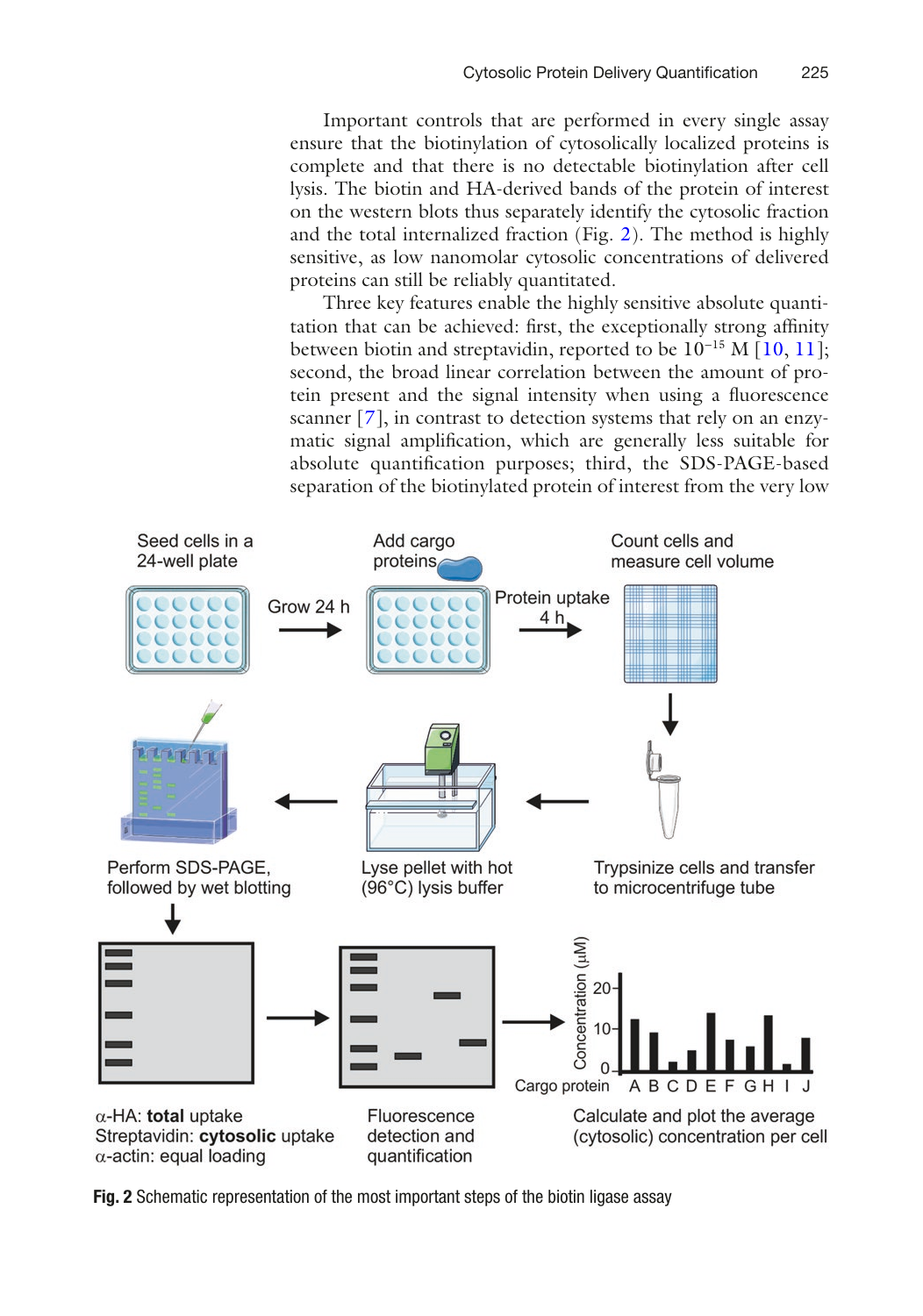levels of endogenous biotinylated proteins. Altogether, the assay provides a robust way to gain a quantitative insight into the cytosolic delivery of any protein of interest.

#### **2 Materials**

All solutions that will be used for live cell culture should be sterile or sterilized before use. Solutions that are used after lysing the cells do not have to be sterile per se, but we highly recommend working with filtered buffers, as unseen particles may cause unwanted background problems in western blotting.

- 1. Flp-In 293 cell line stably overexpressing biotin ligase (*see* **Note 1**). *2.1 Cell Culture Reagents*
	- 2. D-Biotin. To prepare a D-Biotin stock, dissolve D-Biotin to a concentration of 4 mM in water (*see* **Note 2**). Sterile-filter the D-Biotin in a flow-hood. Prepare aliquots of 1 mL and store at −20 **°**C until further use. Do not reuse aliquots.
	- 3. MG-132 (Calbiochem) (*see* **Note 3**), a proteasome inhibitor. To prepare an MG-132 stock, dissolve MG-132 to a concentration of 42 mM in DMSO. Prepare aliquots of 50 μL. Store at −20 **°**C until further use. The stock solution can be thawed and frozen several times without loss of activity.
	- 4. Complete medium, Dulbecco's Modified Eagle's Medium (Sigma-Aldrich) supplemented with 10% Fetal Calf Serum (Amimed), 100 units penicillin and 100 μg/mL streptomycin (100× stock solution from Sigma-Aldrich).
	- 5. Dulbecco's phosphate buffered saline (Sigma-Aldrich).
	- 6. 0.5 mg/mL trypsin solution with 0.2 mg/mL EDTA (Sigma-Aldrich).
	- 7. Transfection reagent TransIT 293 (Mirus) (*see* **Note 4**).
	- 8. Opti-MEM medium (Gibco).
	- 9. pcDNA5/FRT plasmid overexpressing the avi- and HAtagged unselected designed ankyrin repeat protein (DARPin) E3\_5 [[12](#page-13-9)] (*see* **Note 5**).
	- 10. Avi-tagged, non-biotinylated test protein: The protein of which the cytosolic delivery efficiency will be assessed (*see* **Note 6**).
	- 11. Sterile hood for conducting all preparation steps.
	- 12. Sterile incubator set at  $37 \text{ °C}$  containing  $5\%$  CO<sub>2</sub> in the atmosphere.

*2.2 Lysis and Western Blotting Components*

1. Stabilized avi tag peptide: (Ac-GGLNDIFEAQKIEWHED– NH2). Purchased from EMC Microcollections. The peptide is N-terminally acetylated and C-terminally amidated to protect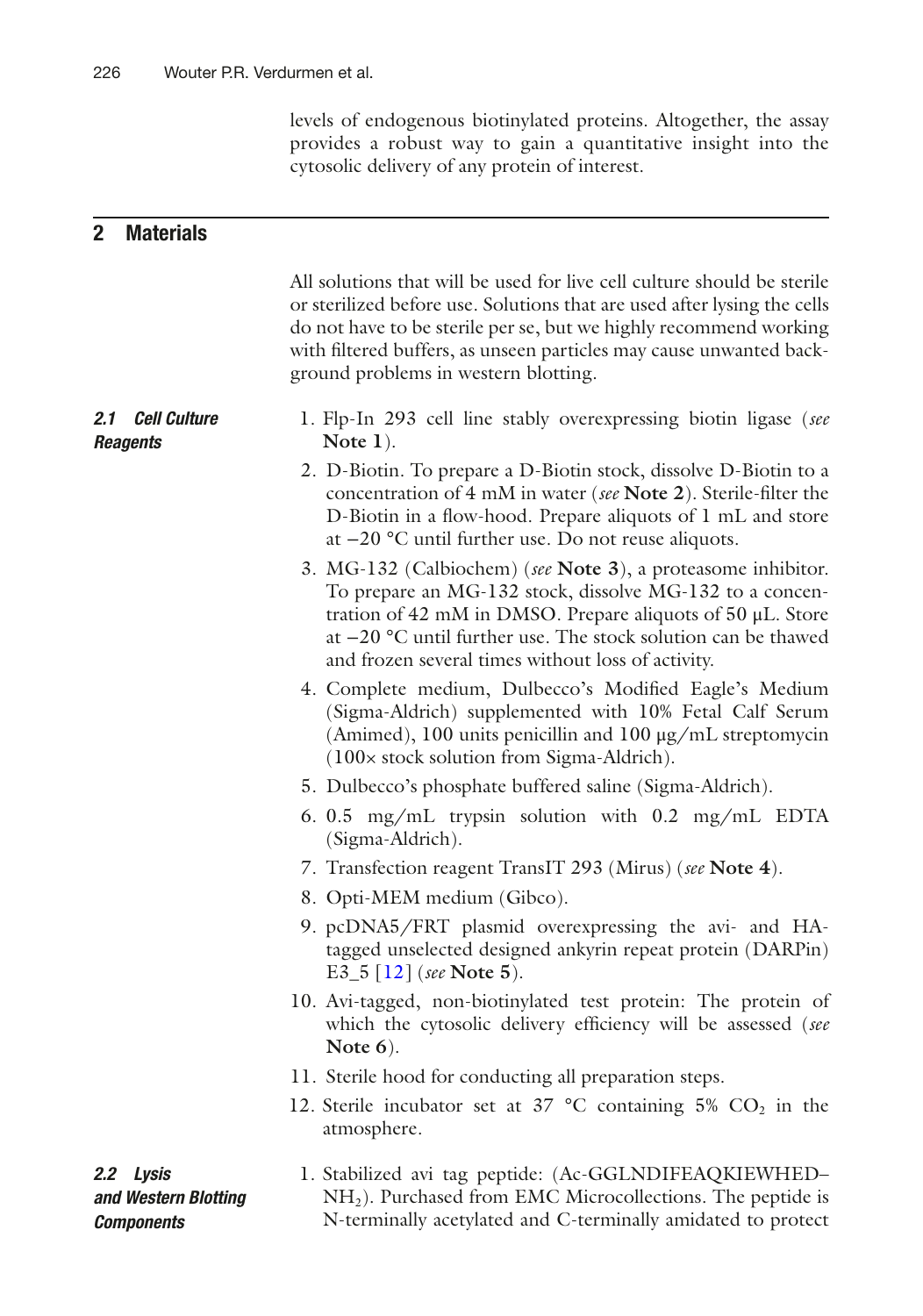against exoproteolytic degradation. It contains an additional amino acid at either terminus in addition to the 15 amino acids that make up the avi tag. The peptide is to be used as a competitive substrate. Prepare a 10 mM stock in DMSO.

- 2. Sodium dodecyl sulfate (SDS) lysis buffer: 100 mM Tris–HCl, pH 6.8, 4% (w/v) SDS, 10% (v/v) glycerol, 175 mM β-mercaptoethanol, and  $0.02%$  (w/v) bromophenol blue.
- 3. Digitonin-based extraction buffer: 25, 50 or 100 μg/mL digitonin, 75 mM NaCl, 1 mM Na $H_2PO_4$ , 8 mM Na<sub>2</sub>HPO<sub>4</sub>, 250 mM sucrose, 0.1 mM 4-(2-aminoethyl) benzenesulfonyl fluoride hydrochloride (AEBSF), 1 μM leupeptin, and 1.4 μM pepstatin-A.
- 4. A heating block that can reach temperatures of up to 96 **°**C.
- 5. 5× SDS-PAGE sample buffer: 175 mM Tris–HCl, pH 6.8, 10% (w/v) SDS, 50% (v/v) glycerol, 286 mM β-mercaptoethanol, 0.15% (w/v) bromophenol blue.
- 6. Non-denaturing lysis buffer: 0.5 M Tris–HCl, pH 6.8, 20%  $(v/v)$  glycerol, 0.02%  $(w/v)$  bromophenol blue.
- 7. Streptavidin (Promega). Dissolve to a concentration of 1 mg/ mL in PBS. Shock-freeze in liquid nitrogen and store aliquots at −20 **°**C. Thaw aliquots only once and use on the same day.
- 8. Ammonium persulfate (APS) (Amresco). Prepare a 10% (w/v) solution in water. Store aliquots at −20 **°**C. A working aliquot may be kept at 4 **°**C for several months.
- 9. *N*,*N*,*N*′,*N*′-tetramethyl-ethylenediamine (TEMED) (Sigma-Aldrich).
- 10. Resolving gel 4× stock solution: 1.5 M Tris–HCl, pH 8.8. Store at 4 **°**C for up to 6 months.
- 11. Stacking gel 4× stock solution: 0.5 M Tris–HCl, pH 6.8. Store at 4 **°**C for up to 6 months.
- 12. Acrylamide solution: Rotiphorese® Gel 30 (37.5:1): 30% acrylamide/bisacrylamide, mixing ratio 37.5:1 (Roth).
- 13. SDS-PAGE running buffer: 25 mM Tris–HCl, 0.192 M glycine,  $0.1\%$  (w/v) SDS, pH 8.3.
- 14. PageRuler: Prestained protein ladder (Thermo Scientific).
- 15. Western blot transfer buffer: 25 mM Tris–HCl, 0.192 M glycine, 20% (v/v) methanol, pH 8.3 (*see* **Note 7**).
- 16. Blotting paper (Macherey-Nagel).
- 17. Immobilon-FL PDVF membrane (Millipore) (*see* **Note 8**).
- 18. 10× casein blocking buffer (Sigma-Aldrich). Prepare 15 mL aliquots and store them at −20 **°**C. Thaw only once and use within several weeks (*see* **Note 9**).
- 19. Phosphate-buffered saline (PBS): 137 mM NaCl, 12 mM phosphate, 2.7 mM KCl, pH 7.4. To make 1 L of 10× PBS, combine 80 g NaCl, 2 g KCl, 14.4 g Na<sub>2</sub>HPO<sub>4</sub>, and 2.4 g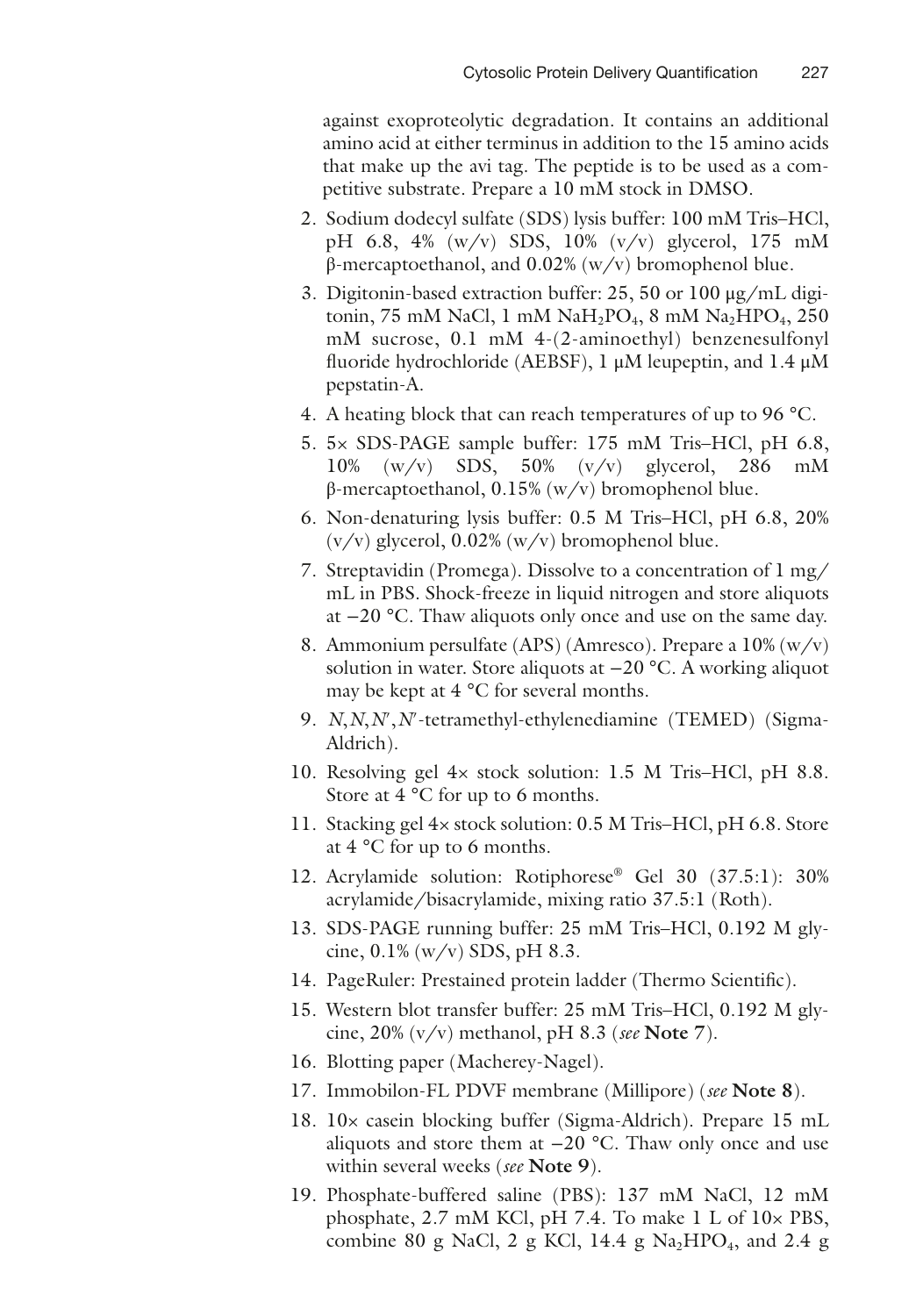$KH_2PO_4$ . Dilute tenfold to make  $1 \times PBS$ . The pH should be 6.8 before dilution, and close to 7.4 after dilution. Adjust if necessary.

- 20. PBS-T: PBS supplemented with 0.1% (v/v) Tween-20.
- 21. Antibody incubation buffer:  $\text{PBS-T} + 1 \times \text{case}$  blocking buffer.
- 22. 10% (w/v) SDS. Dissolve 5 g SDS in 50 mL. Mix slowly to avoid foam formation. Store at room temperature up to 6 months before discarding.
- 23. Streptavidin incubation buffer: PBS-T +  $1 \times$  casein blocking buffer +  $0.1\%$  (w/v) SDS.
- 24. Mini-PROTEAN® Tetra system.
- 25. Mini-PROTEAN® Tetra cell casting module.
- 26. Mini-PROTEAN® short plates and spacer plates.
- 27. 15-well 1 mm combs.

#### *2.3 Antibodies and Detection Reagents*

- 1. Streptavidin IRDye 680LT (LI-COR Biosciences).
- 2. Polyclonal anti-HA antibody (H6908, Sigma-Aldrich).
- 3. Mouse anti-actin (ab8224, Abcam).
- 4. Goat anti-rabbit Alexa Fluor 680 (Invitrogen).
- 5. Donkey anti-mouse IRDye 800 (Rockland Immunochemicals Inc.).
- 6. Goat anti-rabbit IRDye 800CW (LI-COR Biosciences).
- 7. Odyssey IR scanner (LI-COR Biosciences).

#### **3 Methods**

*3.1 Incubation of Cells with Proteins*

Until the point of cell lysis, all procedures should be performed with sterile materials in a sterile flow hood.

- 1. Seed 300,000 Flp-In 293 cells stably overexpressing biotin ligase in a 24-well plate (*see* **Note 1**). The cells will have a confluence of  $~60-80\%$  24 h after seeding. Use 400  $\mu$ L complete medium per well for seeding the cells.
	- 2. 24 h after seeding, transiently transfect the cells from a single well on the 24-well plate with a plasmid containing the DARPin HA\_E3\_5\_avi, which carries both an HA- and an avi-tag (*see* **Note 10**). For transfection, combine 1.5 μL TransIT 293 with 500 ng sterile-filtered plasmid DNA in 50 μL Opti-MEM medium. Incubate at room temperature for 30 min to allow complex formation. Add transfection mixture dropwise to the well. Do not exchange the medium in the well before or after the addition of the transfection mixture.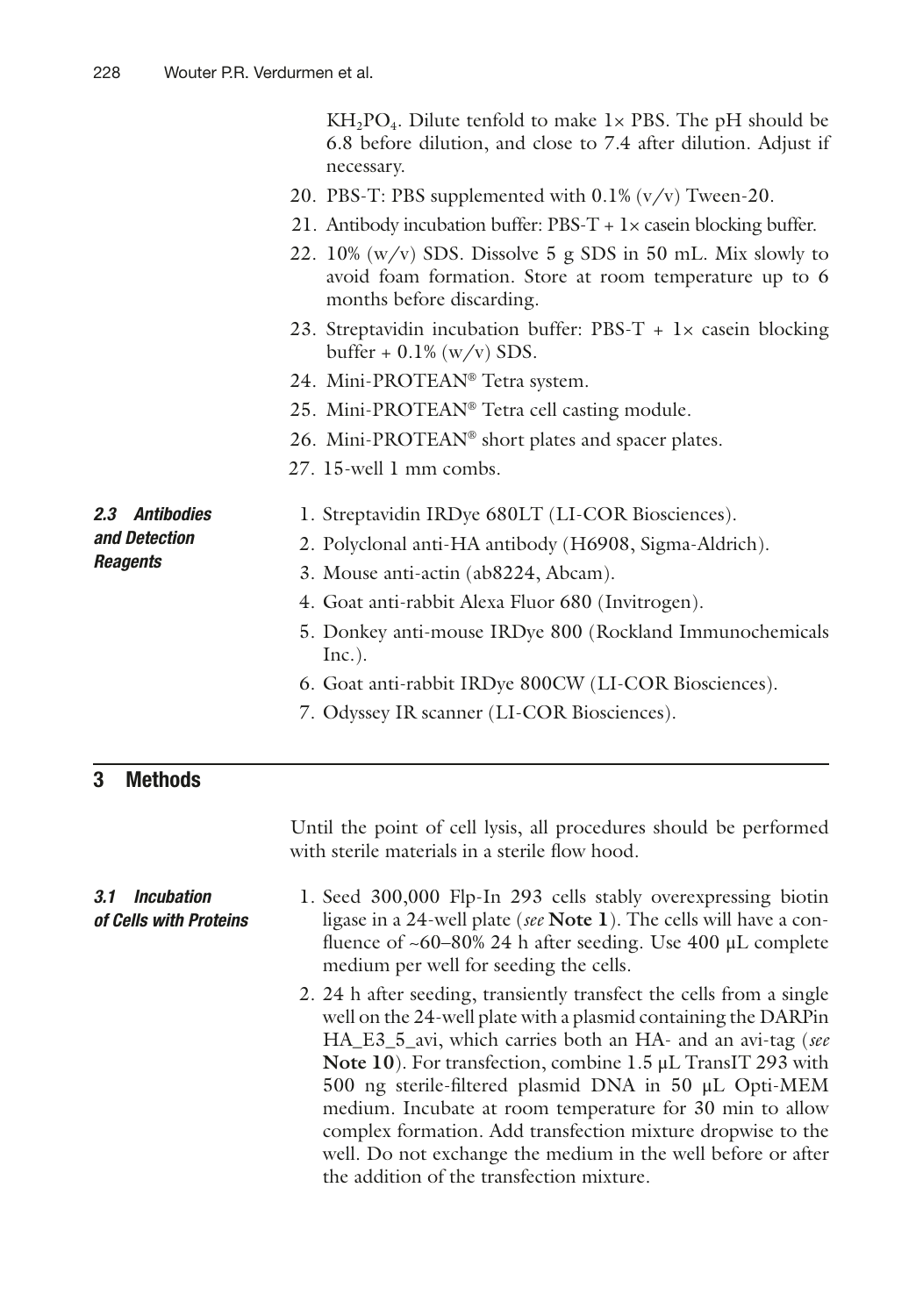- 3. Prepare incubation medium: add 0.1 mM sterile-filtered D-Biotin from a 4 mM D-Biotin stock solution to the complete medium (*see* **Note 11**). Then, add the proteasome inhibitor MG-132 to a final concentration of 50 μM, 840× diluted from a 42 mM stock (*see* **Note 12**).
- 4. 48 h after seeding, incubate cells with cargo proteins to be tested for transport that contain both an avi tag and an HA tag (*see* **Note 13**). Dilute the protein before addition in incubation medium to the desired final concentration, reaching a total volume of 450 μL. Mix well. Fully exchange the medium in the wells with  $400 \mu L$  of the incubation medium containing the cargo proteins of interest. As soon as the medium has been exchanged, place the 24-well plate back in the incubator at 37 **°**C for 4 h (*see* **Note 14**).
- 1. Add 20 μM of the stabilized avi tag peptide to the SDS lysis buffer (dilute 500-fold from a 10 mM stock). The stabilized avi tag peptide serves as a competitive biotin ligase substrate, such that if any ligase was not quenched completely after lysis with hot SDS-containing buffer, it would mostly work on the synthetic peptide substrate (*see* **Note 15** and Fig. [3](#page-7-0)). Preheat the peptide-containing SDS lysis buffer at 96 **°**C. Make sure the lid is tightly closed to avoid buffer evaporation. 50 μL SDS lysis buffer for each condition in a 24-well plate is needed. Prepare at least 20% more than what is strictly needed to cover the possibility of some minor evaporation. *3.2 Cell Lysate Preparation*
	- 2. After a 4 h incubation time, remove the 24-well plate from the incubator and wash the cells once with 1 mL PBS to remove the protein that is still in the medium.
	- 3. Trypsinize the cells with 100 μL of a 0.5 mg/mL trypsin solution with 0.2 mg/mL EDTA for approximately 5 min, until the cells detach from the surface.
	- 4. Add 800 μL fresh complete medium to dilute the trypsin, mix well, and transfer the contents of the well to a microcentrifuge tube.
	- 5. Centrifuge the cells for 3 min at  $300 \times g$ .
	- 6. Carefully remove the supernatant with a glass pipette and a suction system. Resuspend the cell pellet in 1 mL PBS. Centrifuge again.
	- 7. Carefully remove the supernatant fully. Be careful not to disturb the pellet. You can now transfer the pellets to a non-sterile working area. Lyse the cell pellets in 50 μL preheated (96 **°**C) SDS lysis buffer containing the avi tag peptide. Heat the lysates *immediately* for 8 min at 96 **°**C to prevent biotin ligase from biotinylating avi-tagged proteins after lysis (*see* **Note 16**). Store at −20 **°**C until further use.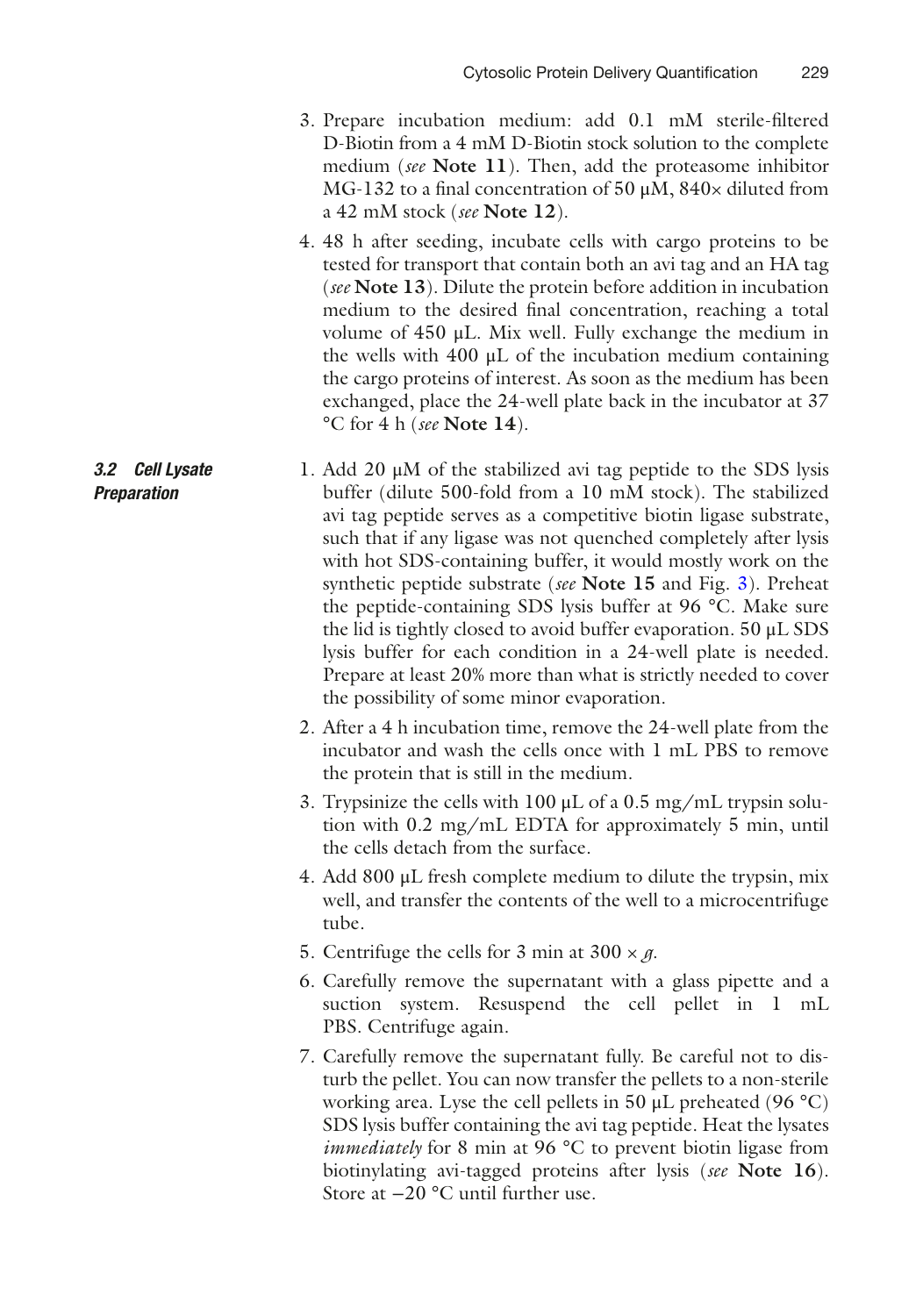<span id="page-7-0"></span>

**Fig. 3** The effect of adding D-Biotin and the avi tag peptide. The cargo protein Ec1-ETA(252-412)-NI2C (full length; MW  $=$  55 kDa), which reaches the cytosol only after being cleaved by furin (furin-cleaved; MW  $=$  32 kDa) [[7](#page-13-4)], was used as a model protein to study the role of the avi tag peptide and D-Biotin in the biotin ligase assay. The uncleaved fraction does not reach the cytosol and serves as a convenient internal control for any labeling by BirA after cell lysis. External unbiotinylated ETA(252-412)-NI<sub>2</sub>C was either added to biotin ligaseexpressing cells (Flp-In 293) at the moment of lysis (labeled "*lysate*") or incubated for 4 h with live cells before lysis (labeled "*live cells*"). In the upper panel, the SDS lysis buffer was used with or without added excess avi tag peptide (20 μM). Since there is no difference between the *lysate* lanes, biotin ligase seems to be completely deactivated in the lysis procedure, and the avi tag peptide is only an additional precaution. Live cells incubated with varying concentrations of extra D-Biotin in the DMEM medium did not produce more furincleaved streptavidin-stained band. In the lower panel, lysis was accomplished with a digitonin-based cytosol extraction buffer containing varying amounts of digitonin and also with or without excess avi tag peptide. The full-length protein is strongly labeled, indicating that this procedure does not quench the biotin ligase activity, but addition of avi tag peptide partially inhibits appearance of this band. Note that, even with the avi tag peptide present, the false-positive band of the uncleaved protein is still very intense compared to the *correct* live-cell band for the furin-cleaved protein, underscoring the necessity of using a lysis protocol that instantly abolishes biotin ligase activity (which the digitonin-based buffer evidently does not do). For clarity, the contrast of the blots has been individually adjusted. *Streptavidin*, detection via streptavidin LT680; *anti-DARPin*, detection via polyclonal anti-DARPin serum). *SB*, sample buffer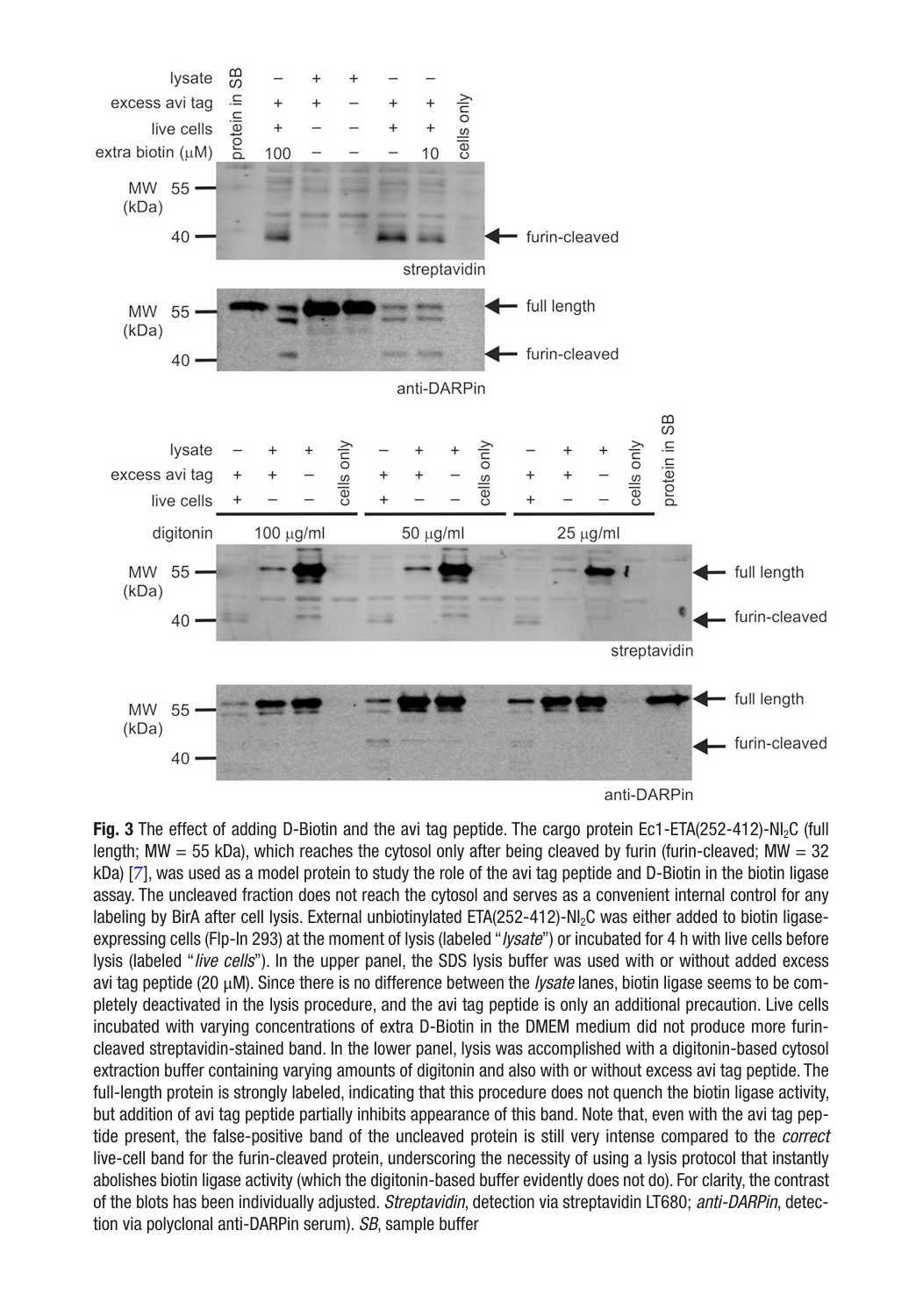- 8. To check for successful immediate abolishing of biotin ligase activity, mix a purified avi-tagged protein with hot (96 **°**C) SDS lysis buffer containing the stabilized avi tag peptide. Mix briefly and add the hot mixture immediately to a pellet containing untreated biotin ligase-expressing cells from the same experiment. Resuspend well and heat directly for 8 min at 96 **°**C. Store at −20 **°**C until further use (*see* **Note 17**).
- 9. To check for complete biotinylation of cytosolically localized proteins, dilute the lysate from the cells expressing the avitagged protein HA\_E3\_5\_avi fourfold with a non-denaturing, nonreducing lysis buffer. Incubate the diluted lysates for 2 h at 4 °C in the presence or absence of (unlabeled) streptavidin (final streptavidin concentration: 50 μg/mL, diluted from a 1 mg/mL stock in PBS; *see* **Note 18**).
- 1. Pour two 12%  $(w/v)$  resolving acrylamide gels with a 4%  $(w/v)$ stacking acrylamide gel. Use the Mini-PROTEAN® Tetra cell casting module and compatible short plates and spacer plates according to the manufacturer's instructions. Insert a 15-well comb in the stacking gels. *3.3 SDS-PAGE and Western Blotting*
	- 2. Load 12 μL of each cell lysate sample in the slots. Also include: (a)  $1.5 \mu L$  of a prestained protein MW marker; (b) 6  $\mu L$  of a 84 nM solution of a fully biotinylated test protein diluted in SDS lysis buffer that contains both the avi tag and an HA tag; (c) untreated biotin ligase-expressing cells; (d) the diluted lysates of cells expressing HA\_E3\_5\_avi, pre-incubated in the absence or presence of streptavidin (see the previous section). Repeat the procedure for the second gel, thus generating two identically loaded gels.
	- 3. Run the gels in a Mini-PROTEAN® Tetra system at 50 V until the samples enter the resolving gel. Increase the voltage to 150 V and run the gel for an additional 1–1.5 h until the dye front reaches the bottom of the resolving gel.
	- 4. While the gels are running, cut PVDF-FL membranes to match the size of the gel ( $70 \times 85$  mm). Activate the membranes with methanol, wash them with ultrapure water, and keep them in transfer buffer until use.
	- 5. When the dye front has reached the bottom of the gels, separate the gel plates, remove the stacking gels, and put the resolving gels in transfer buffer.
	- 6. Prepare the blotting sandwich as follows. Place an absorbent membrane in the holder and add 3 Whatman no. 3 filter papers  $(80 \times 90 \text{ mm})$ . Add the blotting membranes. Place the gels carefully on the top of the membrane. Avoid moving the gels afterward, as this may cause smearing. Add three additional Whatman no. 3 filter papers, place a second absorbent membrane on top and close the blotting sandwich with a clamp.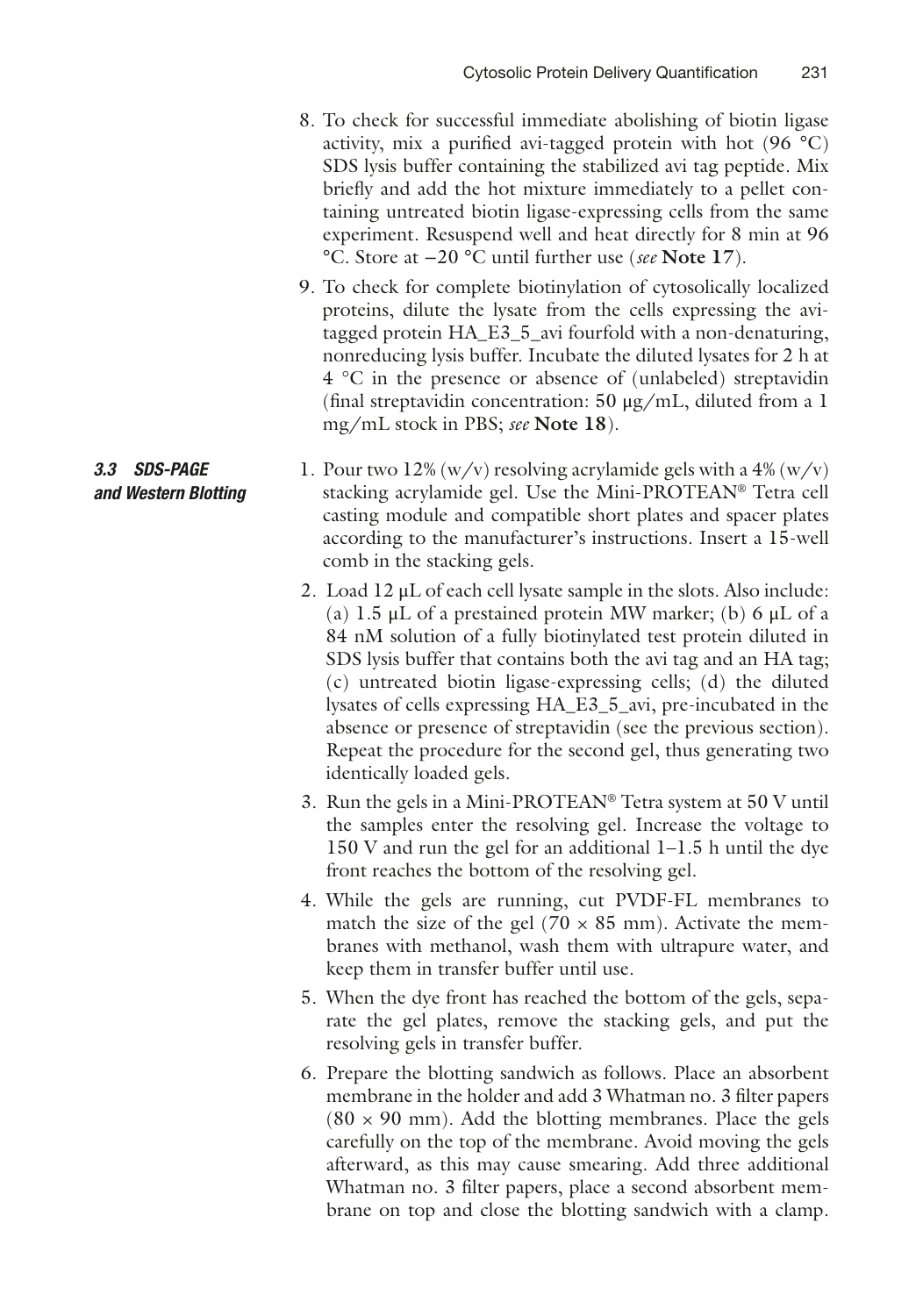Insert the blotting sandwich in the Mini-PROTEAN® Tetra system for wet blotting.

- 7. Run the protein transfer with a constant voltage of 100 V for 1 h.
- 8. Remove the blotting sandwich and inspect the blots. The protein marker should be visible on the PVDF-FL membranes, which is a first indication for successful transfer.
- 9. Place the membranes in  $1 \times$  casein blocking buffer and block for 20 min.
- 10. Incubate one of the membranes for 1 h at ambient temperature with streptavidin IRDye 680LT (1:10,000; LI-COR Biosciences) in streptavidin incubation buffer (contains  $0.1\%$  (w/v) SDS). In parallel, incubate the other membrane for 1 h in antibody incubation buffer, which does not contain SDS, with a 1:1,000 dilution of the rabbit anti-HA antibody and a 1:5,000 dilution of the mouse anti-actin antibody (*see* **Note 19**).
- 11. After the incubation with the primary antibody, wash the membranes  $4 \times 5$  min with PBS-T.
- 12. Incubation with a secondary antibody is only required for the membrane incubated with the anti-HA and anti-actin antibodies. Use a goat anti-rabbit Alexa Fluor 680 antibody for detecting the anti-HA antibody and a donkey anti-mouse IRDye 800 antibody for detecting the anti-actin antibody. A 1:5,000 dilution in antibody incubation buffer is suitable for both secondary antibodies. Incubate for 45 min at ambient temperature.
- 13. After the incubation with the secondary antibody, wash the membranes  $4 \times 5$  min with PBS-T.
- 14. Fluorescent signals can be acquired with an Odyssey IR scanner (LI-COR Biosciences).
- 15. Use the Image Studio Lite (LI-COR) software to quantify band intensities.
- 16. On the basis of knowing the number of cells in the lysate, a measurement of the average cell volume, e.g., by the Coulter principle [\[13](#page-13-10)], an estimate of the volume fraction of the cytosol (related to the total volume of the cell, assumed to be approximately one), and the band intensities of the directly loaded biotinylated and HA-tagged control protein, it is straightforward to calculate back the amount of protein delivered into the cytosol for each of the test conditions.

#### **4 Notes**

1. We have the most experience with an Flp-In 293 cell line stably overexpressing BirA and EpCAM, but the method is in no way restricted to or adapted to this cell line. Experiments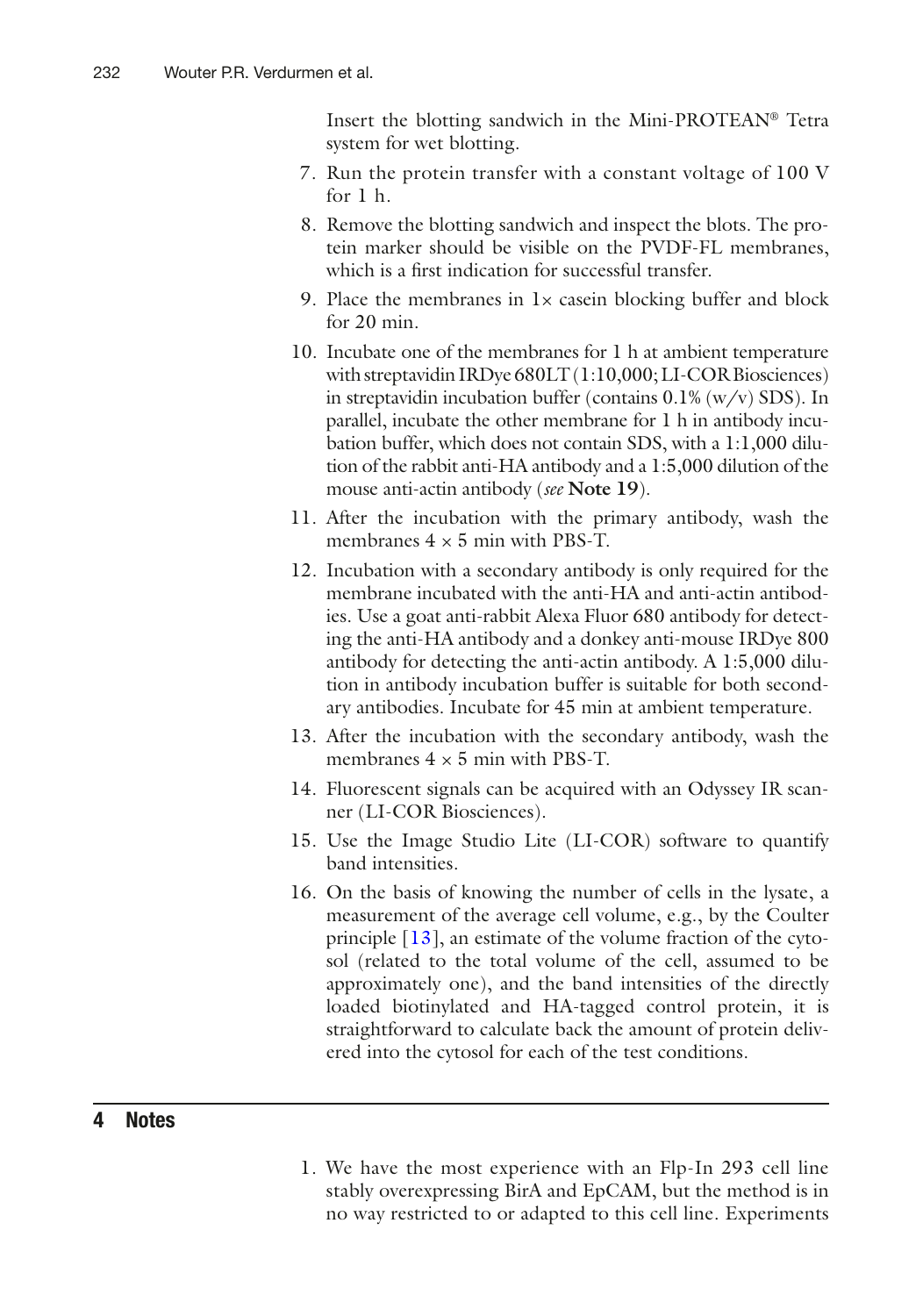in at least four other BirA-overexpressing cell lines have demonstrated that the presented method works well in all of them. Stable cell lines can be generated from single clones as well as from pools that are under the constant pressure of a selection agent  $[14]$ .

- 2. D-Biotin is poorly soluble at low pH, but becomes soluble in dilute alkali (pH ~10). Mild heating (below 50 **°**C) also aids in the solubilization of D-Biotin. Make sure the pH of the D-Biotin solution is very carefully titrated, as D-Biotin is less stable at very basic pH values. Also the pH of the cell culture medium must be checked after the addition of the D-Biotin solution, since the base used for dissolving D-Biotin may shift the pH.
- 3. We chose MG-132 because it is a well-established, affordable proteasome inhibitor. Other proteasome inhibitors may work just as well. 50 μM MG-132 will be sufficient for most, if not all, cell lines. Lower concentrations can likely be used for certain cell lines, but the efficiency would have to be tested in each specific case.
- 4. For Flp-In 293 cells, we have good experiences with the TransIT 293 reagent from Mirus. Generally speaking, any transfection reagent suitable for the cell line being investigated will be appropriate for this step.
- 5. The cytosolic overexpression of an avi-tagged protein serves as a control showing that a cytosolically localized protein becomes fully biotinylated quickly after expression. Although we use HA-E3\_5-avi for this purpose, any protein with both an HA and an avi tag will be suitable for this purpose (*see* **Note 10**).
- 6. There are many ways to produce a protein with an avi tag attached to it. Our standard approach is a genetic fusion that is overexpressed in *E. coli*. With this approach, care must be taken to remove the fraction that has already been biotinylated in *E. coli*. The biotin ligase gene is essential for survival [[15](#page-13-12)], so this gene cannot be removed in a dedicated expression strain. The removal of the biotinylated fraction of the overexpressed protein can be accomplished with a commercially available streptavidin resin using the manufacturer's protocol. We have good experiences with the streptavidin resin from Genscript.
- 7. Western blot transfer buffer can be easily prepared from a tenfold stock solution (250 mM Tris–HCl; 1.92 M glycine) without methanol. Adjusting the pH should not be necessary, although checking the final pH is of course recommended, which should be 8.3.
- 8. Using a membrane that has been specifically fabricated for the use with fluorescent reagents is strongly recommended. In our experience, other membranes have given high background levels and thus resulted in a greatly reduced sensitivity.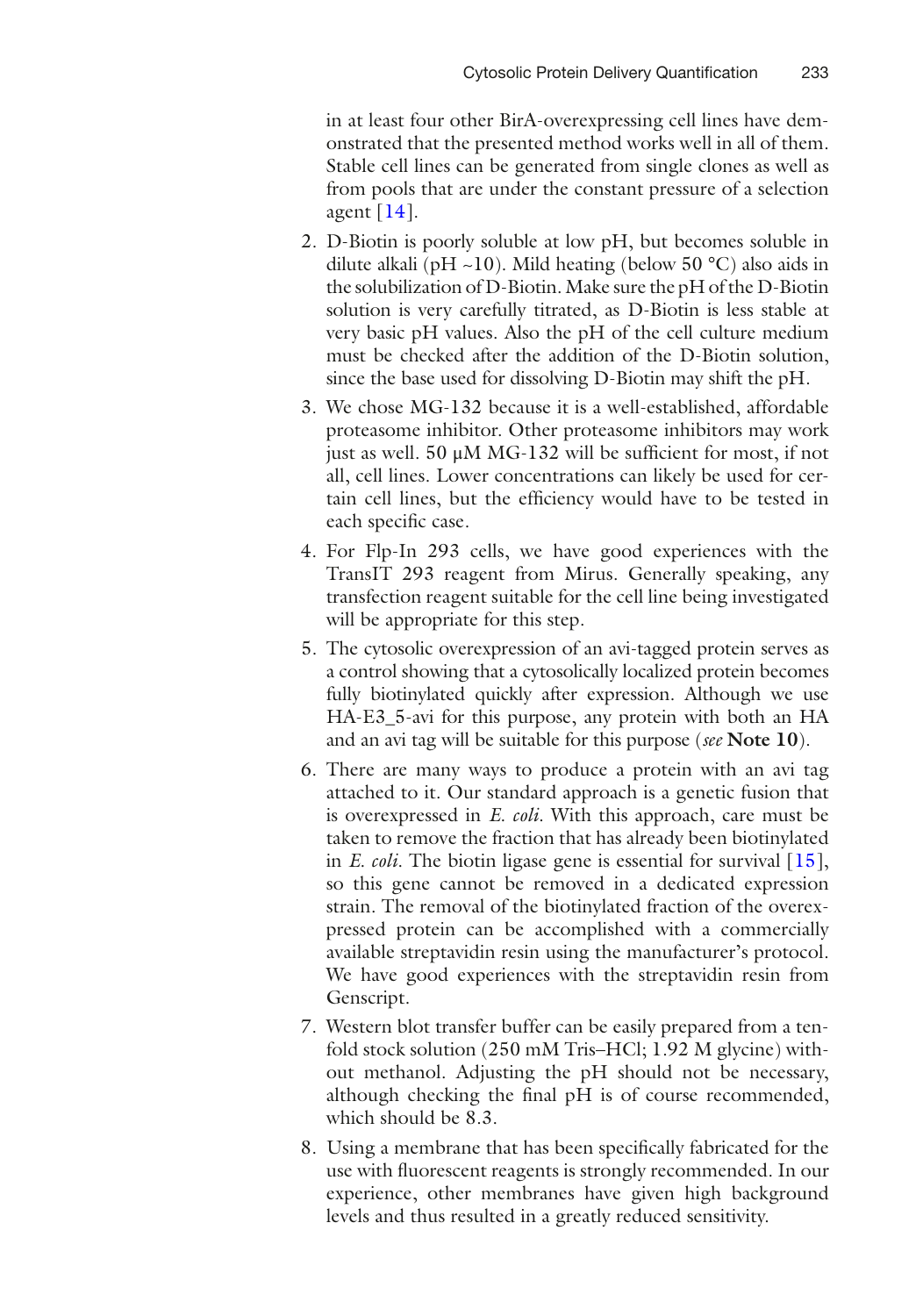- 9. Milk should be avoided when using detecting streptavidin– biotin interactions. Endogenous biotin present in milk will cause a high background signal  $[16]$  $[16]$  $[16]$ .
- 10. To ensure that all the cells in the experiment express sufficient amounts of biotin ligase for the full biotinylation of a delivered cargo protein, we include in all experiments one well in which we overexpress a protein in the cytosol, which is both HA- and avi-tagged. The cytosolic localization of the entire fraction of the protein means that it should be 100% biotinylated. To check this, cell lysates of BirA-overexpressing cells in which this avi-tagged protein was overexpressed are divided into two ali quots after lysis. One aliquot is pre-incubated with streptavidin before SDS-PAGE, whereas the other is not. Since the strepta vidin–biotin incubation survives SDS-PAGE, the full biotinyl ation of the overexpressed protein can be checked by a *complete* shift of the band representing the avi-tagged protein (i.e., from the size of the "unshifted" avi-tagged protein to the size of the "shifted" avi-tagged protein-streptavidin complex).
- 11. Although we add 0.1 mM D-Biotin in all our assays, we have not observed an evident reduction in biotinylation efficiency of delivered proteins when additional D-Biotin was omitted (Fig. [3\)](#page-7-0). Nevertheless, it is still possible that in some instances the omission of extra D-Biotin might reduce the biotinylation efficiency, thus potentially underestimating the rate or amount of delivered protein. For this reason, we prefer to always include it, as we have not observed any negative effects of D-Biotin addition.
- 12. The amount of intact biotinylated protein that is present in the cytosol at any one time is a function of the rate of delivery and the rate of degradation. To minimize the rate of degradation in 4-h uptake experiments, we add the proteasome inhibitor MG-132. In a 4-h uptake experiment, proteasomal degradation is generally the main mechanism of protein breakdown in the cytosol. For longer incubations, the role of autophagy becomes more important. It is important to note that proteasome inhibi tion will induce apoptosis after extended times (e.g., 20 h) due to the aberrant accumulation of ubiquinated proteins.
- 13. The specific concentrations required for the incubation are not part of this protocol as they are a function of the protein that is to be delivered and of the receptor that is being tar geted. It is to be advised to test a broad concentration range, if only few proteins are being investigated. If many proteins are being investigated, we would recommended that for pro teins that bind a receptor with a high affinity  $(K_D < 10 \text{ nM})$ , 200 nM is first examined, whereas for proteins that have a receptor-independent mechanism of uptake, a concentration of 1 μM can be used as a starting concentration.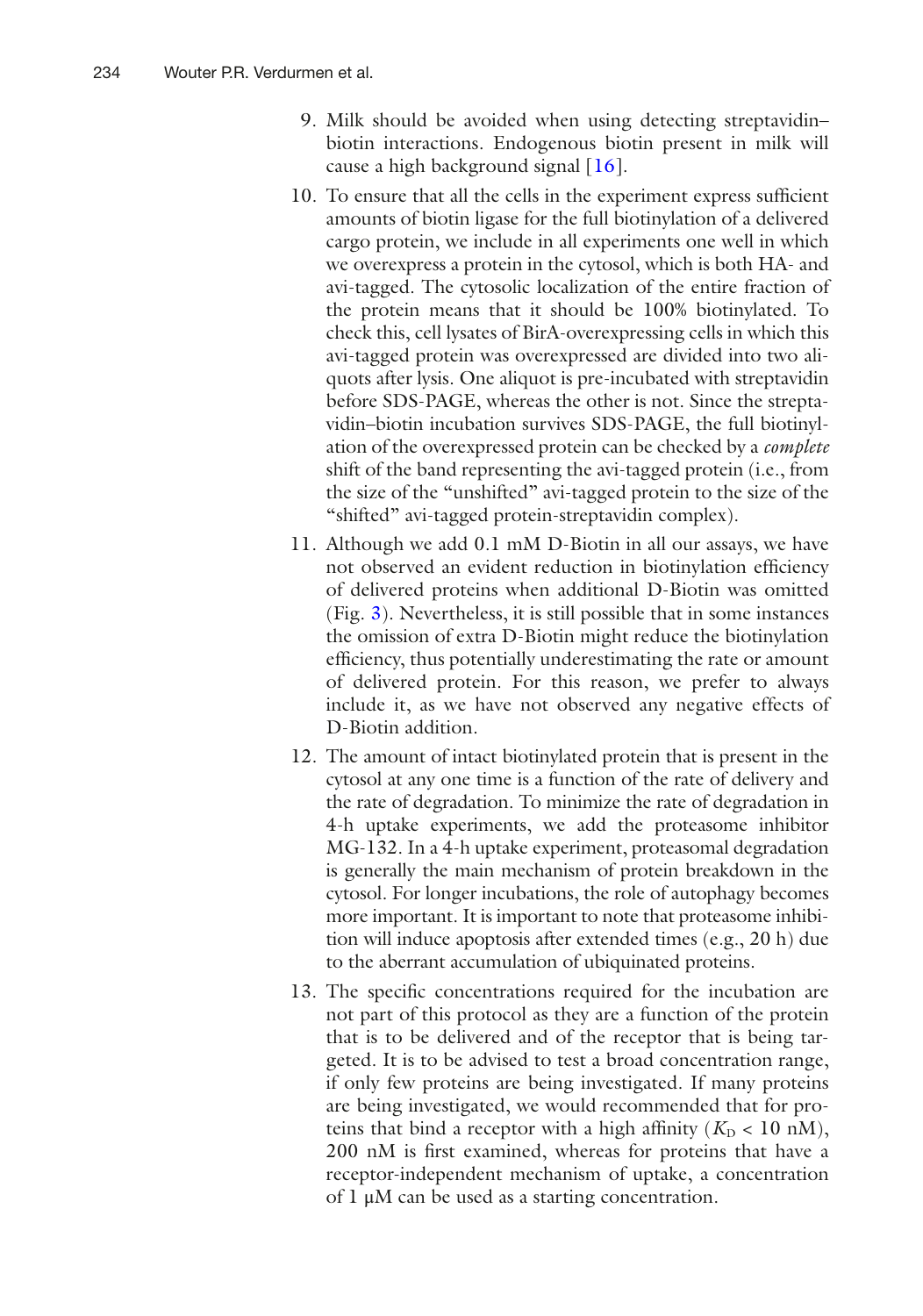- 14. The incubation time can of course be varied. The desirable time depends on many factors, including the nature of the protein transporter being investigated, the cell line in question and whether the rate of internalization or the total accumulation will be investigated.
- 15. The addition of an excess of a non-biotinylated stabilized avi tag peptide serves to quench any possible residual activity of biotin ligase. Although we have not seen a residual activity with direct lysis using a hot 4% (w/v) SDS-containing buffer, this activity can be seen with milder forms of lysis, such as using a digitoninbased cytosol extraction buffer (Fig. [3](#page-7-0)). Nevertheless, it is difficult to exclude a very low (i.e., undetectable) level of residual biotin ligase activity. For this reason, we include an excess of avi tag peptide as a competitive substrate in the SDS lysis buffer in all experiments as a precaution.
- 16. In order to prevent false-positive biotinylation events of avitagged proteins that occur after lysis, it is absolutely essential that biotin ligase activity is fully abolished at the moment of lysis (*see* **Note 15**).
- 17. The complete absence of biotinylation of the avi-tagged protein, as determined by western blotting, indicates that all biotin ligase activity had been stopped immediately at the moment of lysis.
- 18. To confirm biotinylation activity of biotin ligase overexpressing cells, the mixtures from this step are investigated for a complete band-shift via western blot of the transfected protein (avi tag and antibody-detectable tag should be at opposite termini to avoid interference). A complete shift confirms the activity of biotin ligase in the cells of choice (*see* **Notes 5** and **10**).
- 19. Streptavidin IRDye 680LT incubations should be performed in the presence of  $0.1\%$  (w/v) SDS to reduce the nonspecific signal intensity. In contrast, the antibody incubations should be performed in the absence of SDS, as this may decrease the signal intensities. Since three signals will be obtained from each cell lysate (e.g., from biotin, HA, and actin), it is better to combine the anti-HA and anti-actin antibodies on the same blot than combining one of the antibodies with streptavidin IRDye 680LT on the same blot, as the antibodies require similar incubation conditions.

#### **Acknowledgments**

The research leading to these methods has received support from the EU/EFPIA Innovative Medicines Initiative Joint Undertaking COMPACT grant no 115363. W.P.R.V. was supported by a